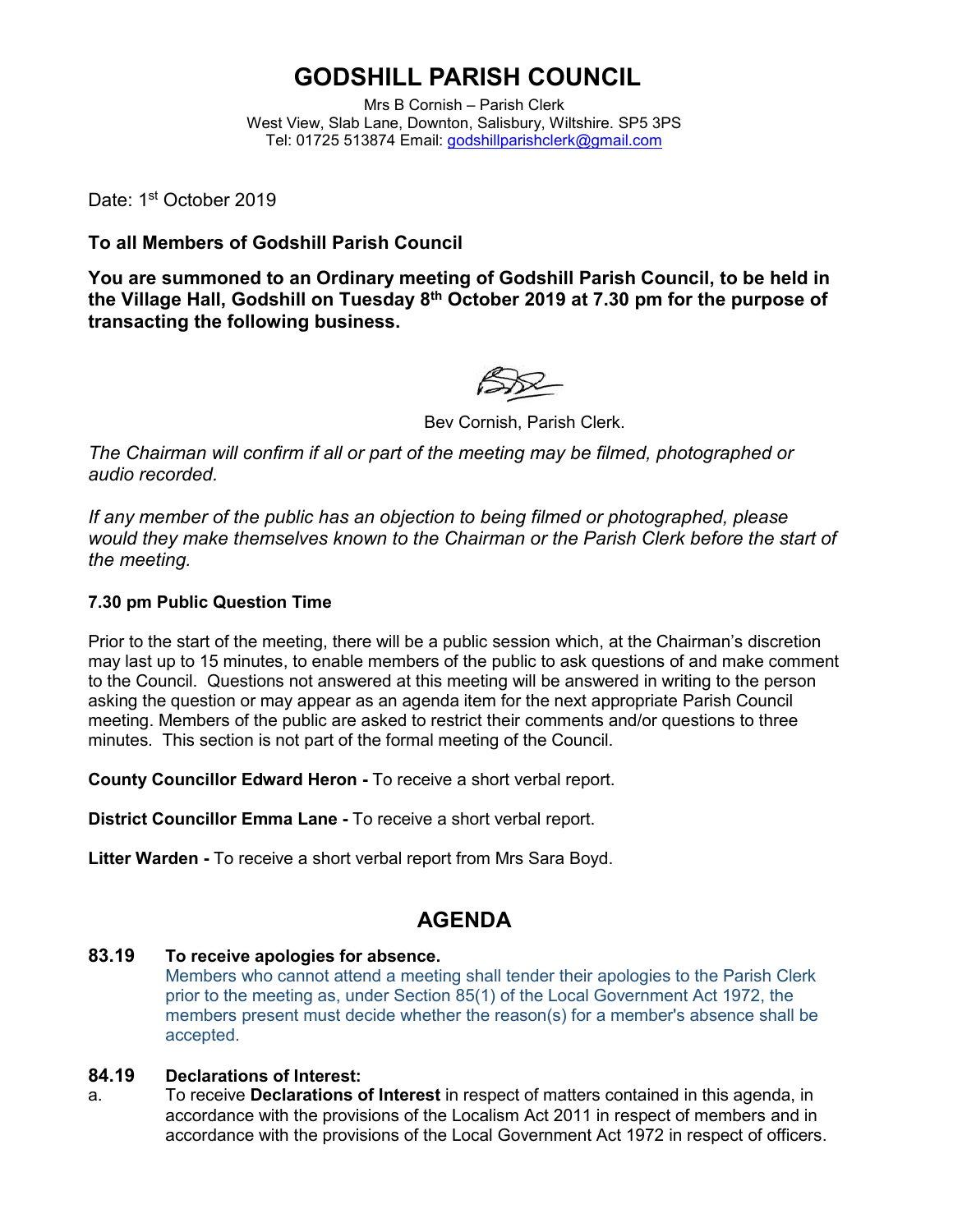## **AGENDA**

- b. To consider any **Dispensation Requests** received by the Parish Clerk and not previously considered.
- **85.19 To resolve to approve the Minutes of the Ordinary meeting held on 10th September 2019.**
- **86.19 To resolve to refer any business raised by the public in public discussion, and any other matters or items of information from councillors, to a future meeting or to resolve to agree on any other action.**
- **87.19 To resolve to note Clerk's Report providing information on recent issues and work completed.**
- **88.19 Planning and Tree Work Applications:**

#### **Application No. 19/00706**

**Gorse Farm, Blissford Road, Blissford -** Application to vary condition 1 of planning permission reference 12/98098 and condition 4 of planning permission reference 87/36372 to allow continued use of the site without personal restriction to Mr Pardey and retain the permitted number of caravans.

#### **Application No. CONS 19/0578**

**House on the Hill, Blissford Road, Blissford -** Oak - Crown Lift away from stable roof to prevent potential damage. Fell Hollies CIS - considered inappropriate species removal will aid the potential of 2 Oaks and a Beech tree.

- **89.19 To resolve to approve and accept the External Auditor's Report and Certificate for the Annual Governance and Accountability Return for 2018-19 and to note PKF Littlejohn's comments.**
- **90.19 To resolve to approve the Parish Council's Risk Register for 2019/20.**
- **91.19 To resolve to approve the Parish Council's revised Financial Regulations which take immediate effect as provided with guidance from the National Association of Local Councils.**
- **92.19 To resolve to agree a date for the Open Morning to garner residents' views on the Parish Council's 3 Year Strategic Plan.**
- **93.19 To resolve to approve the additional sum of £445.00 for work to complete the repairs, repainting and refurbishment of the Council's assets eg bus shelters, noticeboard and litter bins to the £250 already approved. This to be achieved by virements as follows:**

| <b>Amount</b> | <b>From Budget Line</b>  | <b>To Budget Line</b> |
|---------------|--------------------------|-----------------------|
| £225          | Maintenance of Footpaths | Maintenance of Assets |
| £100          | Pinch point maintenance  | Maintenance of Assets |
| £100          | Office equipment         | Maintenance of Assets |

**94.19 To consider and resolve to approve the Parish Council's Autumn Newsletter.**